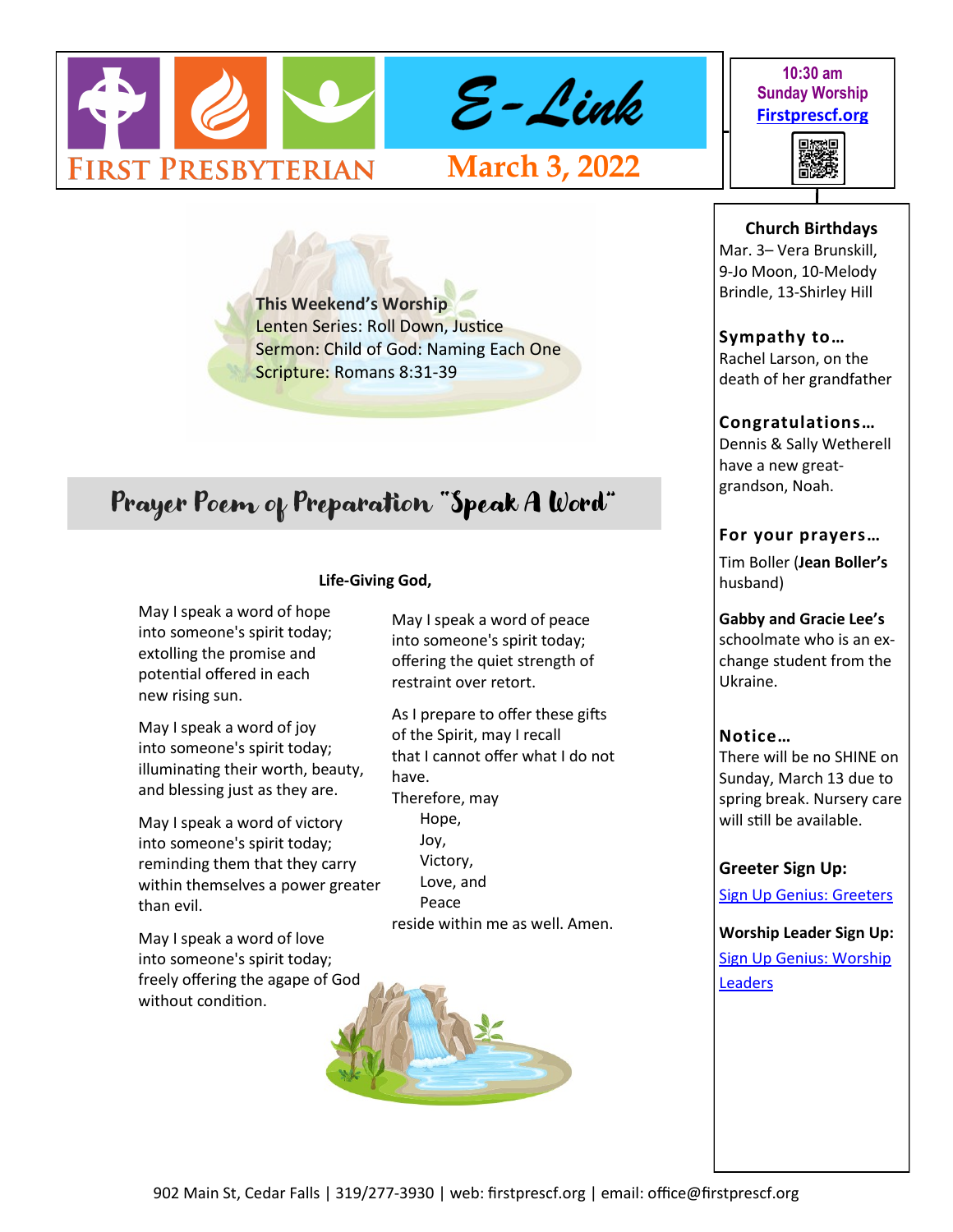#### **Thanks for serving last week:**

**Worship Leader:** Lynette Cline **Videographer:** Neal Leeper **Computer Operator:** Rob Cline **Greeters:** Jean Boller, Dot Clausen, Gus Hill **Ash Wednesday Greeters:** Jean Boller, Kevin & Jan Thedens **Ash Wednesday Communion:** Mike & Julie Rokes **Plant Care:** Jane Seeley **Snow Removal:** Jim Seeley, Gary Clark

**Office Substitute:** Nancy Hoppe

#### **Note about memorial giving:**

Just a reminder that we request memorial donations by check be written out *separately* from other giving or use cash. Memorials have their own separate checking account. We receive very little cash anymore in the offering plate (this was a trend before Covid), and therefore we may be unable to split the total deposit into the two different accounts. Thank you for your consideration in this matter.





**Memorials All other giving**

## **This week's schedule (Zoom and on-site) Thursday, March 3**

1:00 pm Esther Circle, Zoom

## **Saturday, March 5**

9:30 am Sarah Circle, upper classroom

#### **Sunday, March 6**

10:30 am Worship with Communion, sanctuary -SHINE breakout sessions

## **Tuesday, March 8**

6:30 pm Session Meeting, Zoom

## **Wednesday, March 9**

10:00 am Working for Justice, Zoom 6:30 pm Lenten Reflections, sanctuary

## **Thursday, March 10**

5:30 pm Community Ministries, Zoom

## **Lenten Classroom for SHINE**

Children, youth and their families are invited to explore and observe Lent in our Google Classroom. Visit this site for books, activities, recipes, music and more! We hope your Len-



ten journey is enriched through these offerings. [https://](https://docs.google.com/presentation/d/1_LHHEX_HFUX83UflYQ5XL3swzZQavr7DvLJRXOEywpA/edit?usp=sharing) [docs.google.com/presentation/](https://docs.google.com/presentation/d/1_LHHEX_HFUX83UflYQ5XL3swzZQavr7DvLJRXOEywpA/edit?usp=sharing) [d/1\\_LHHEX\\_HFUX83UflYQ5XL3swzZQavr7DvLJRXOEywp](https://docs.google.com/presentation/d/1_LHHEX_HFUX83UflYQ5XL3swzZQavr7DvLJRXOEywpA/edit?usp=sharing) [A/edit?usp=sharing](https://docs.google.com/presentation/d/1_LHHEX_HFUX83UflYQ5XL3swzZQavr7DvLJRXOEywpA/edit?usp=sharing)

#### **Souperbowl of Caring**

We received 170 food items and \$139.03 in cash donations for Presbyterian Pantry, the food pantry at Westminster Presbyterian Church in Waterloo.

#### **NOTES TO CHILDREN & YOUTH FAMILIES!**

\*There will be NO SHINE on Sunday, March 13 for Spring Break. There will be nursery care still available. We will resume SHINE on March 20.

\*We will not be offering childcare during the Lenten reflections on Wednesday nights this year. Coloring pages and other simple activities will be laid out to use.

#### **EASTER DONATIONS NEEDED!!**

We are looking for small items that can fit inside a plastic Easter egg (erasers, chocolate, stickers, etc.) to share with the SHINE families. Leave donations in the plastic tub in the **library**. The donation deadline is April 3. Thank you!



#### **Summer Camp at Lakeshore Center**

Our primary goal at summer camp is to share this love with every single camper and help them to grow physically, emotionally, and spiritually. Children and Youth can learn more here: **[Summer Camp at Lakeshore Center](https://www.lakeshorecenteratokoboji.org/summer-camp.html)**

## **CAMPERSHIP DONATIONS ARE NEEDED!!**

We are anticipating 5-6 campers attending or more!

#### *Make out checks to our church with 'camp' on the memo.*

902 Main St, Cedar Falls | 319/277-3930 | web: firstprescf.org | email: office@firstprescf.org